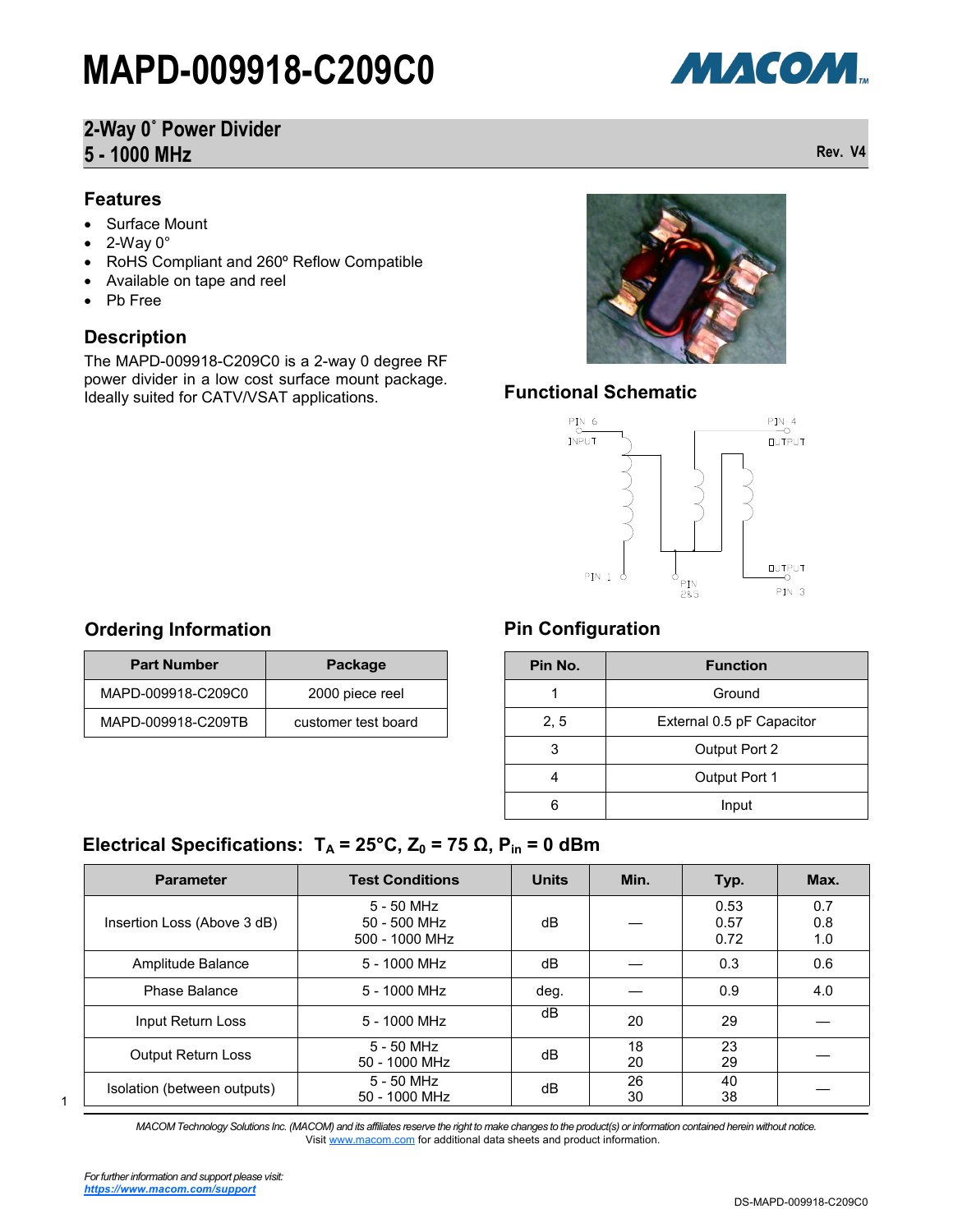

# **2-Way 0˚ Power Divider 5 - 1000 MHz Rev. V4**

#### **Recommended Maximum Ratings**

| <b>Parameter</b>             | <b>Absolute Maximum</b>            |
|------------------------------|------------------------------------|
| Input Power                  | 1 W                                |
| Internal Load Dissipation    | 125 mW                             |
| <b>Operating Temperature</b> | $-40^{\circ}$ C to $+85^{\circ}$ C |

# **Recommended PCB Configuration**



#### **Parts List**

| Part                            | <b>Value</b> | <b>Case Style</b> | <b>Vendor</b>    |
|---------------------------------|--------------|-------------------|------------------|
| R1                              | 240 $\Omega$ | 0402              | <b>ROHM</b>      |
| L1, L2                          | $8.2$ nH     | 0402              | <b>COILCRAFT</b> |
| C <sub>1</sub> , C <sub>2</sub> | $0.5$ pF     | 0402              | <b>MURATA</b>    |

# **Application Circuit**



2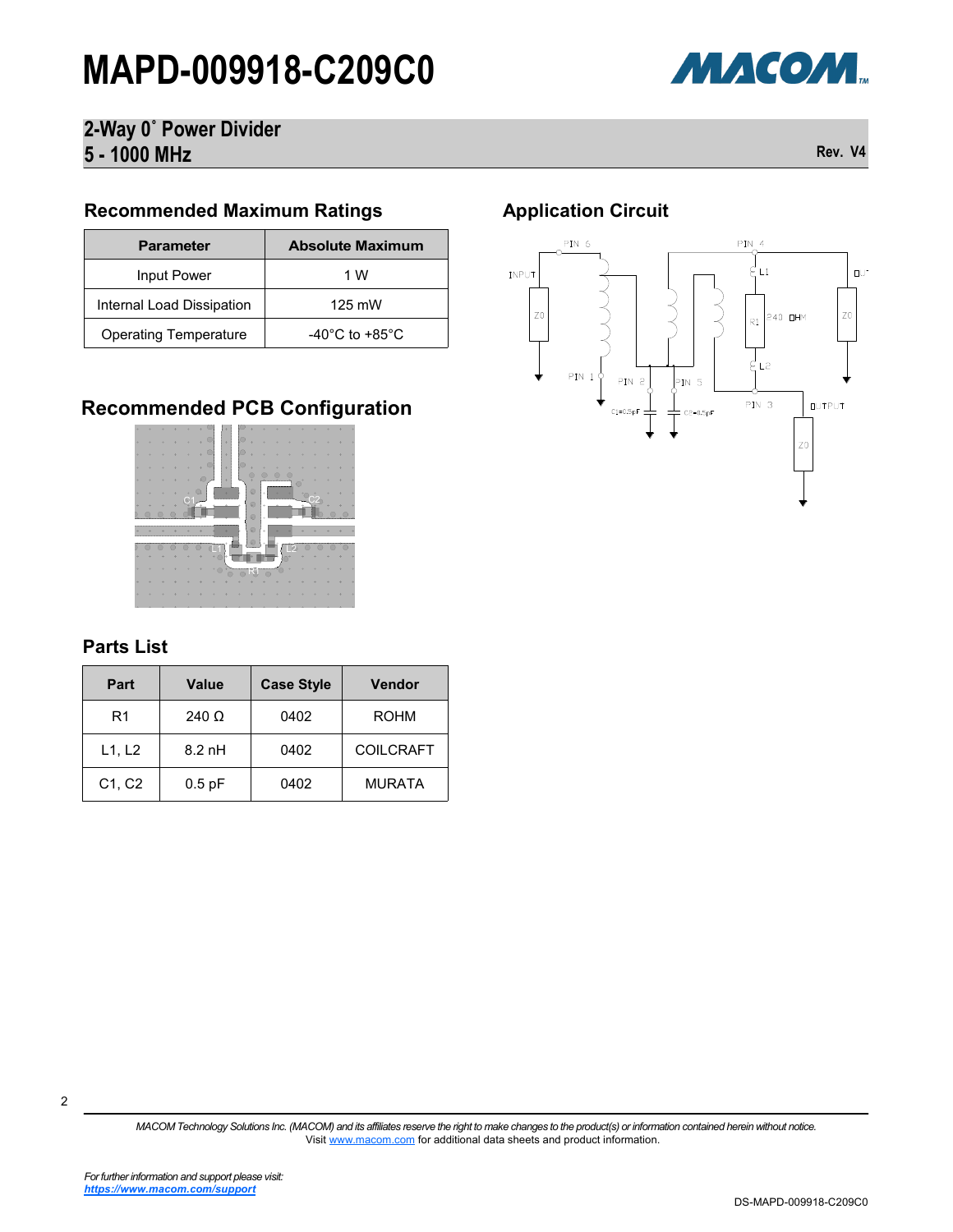# **2-Way 0˚ Power Divider 5 - 1000 MHz Rev. V4**



**Frequency (MHz)**

Full temperature plots available on request

3

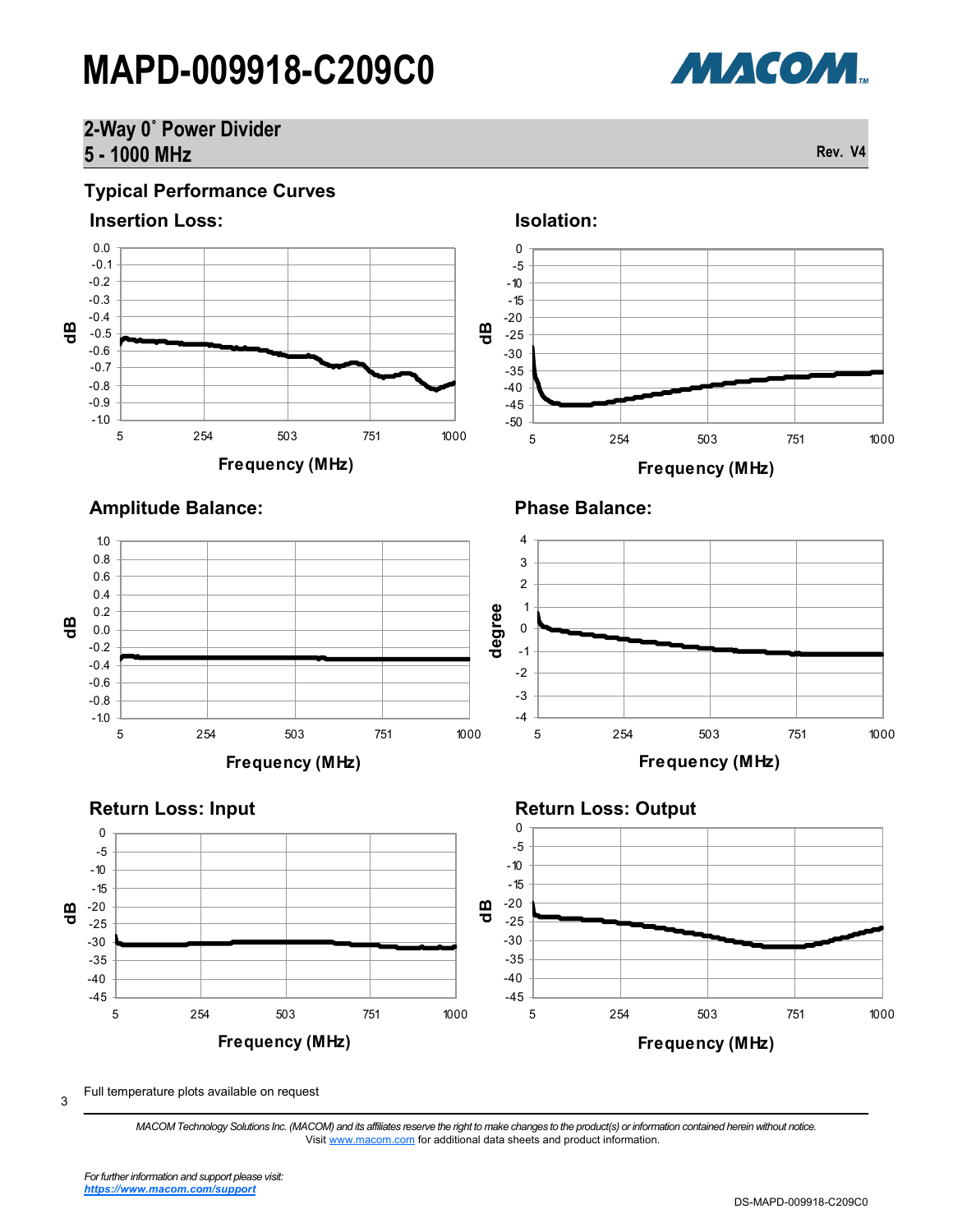

### **2-Way 0˚ Power Divider 5 - 1000 MHz Rev. V4**

# **Outline Drawing1,2,3,4**



# 1. Dimensions in mm.<br>2. Tolerance: ±0.2 mn

- 2. Tolerance: ±0.2 mm unless otherwise noted.
- 3. Model number and lot code are printed on the reel.<br>4. Lead plating: ENIG.
- Lead plating: ENIG.

### **PCB Layout**



#### FOOTPRINT FOR PCB DESIGN

### **Tape & Reel Information**

| <b>Parameter</b>                                   | <b>Units</b> | <b>Value</b> |
|----------------------------------------------------|--------------|--------------|
| Qty per reel                                       |              | 2000         |
| Reel Size                                          | mm           | 330          |
| Tape Width                                         | mm           | 12.00        |
| Pitch                                              | mm           | 8.00         |
| Ao                                                 | mm           | 4.55         |
| Bo                                                 | mm           | 4.75         |
| Κo                                                 | mm           | 3.10         |
| Orientation                                        |              | F31          |
| Reference Application Note ANI-019 for orientation |              |              |